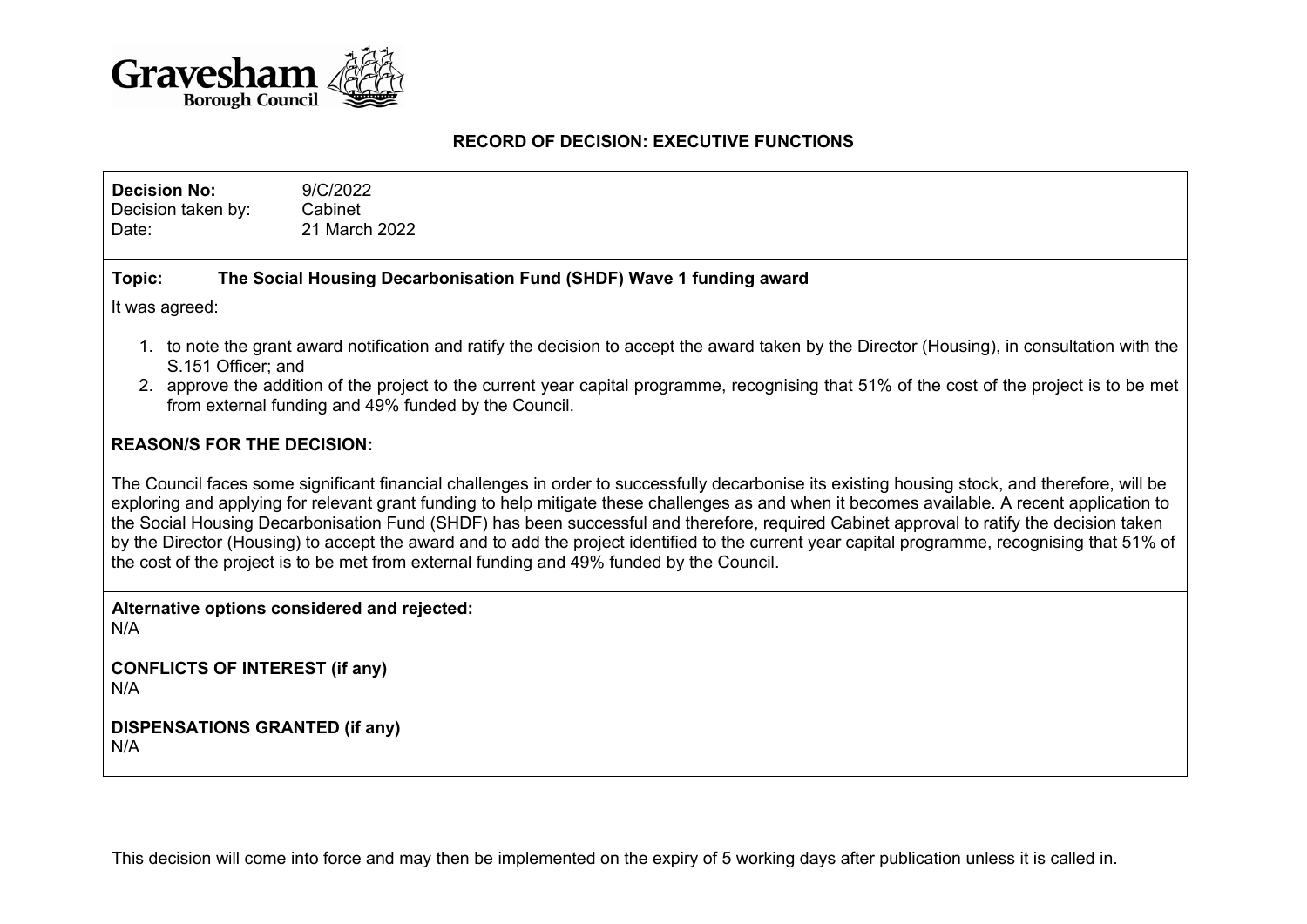**Decision No:** 10/C/2022 Decision taken by: Cabinet Date: 21 March 2022

#### **Topic: Procurement of DSO Building Management Contracts**

It was agreed:

that the Director (Housing) in consultation with the S151 Officer and Lead Member be given delegated authority to conduct the procurement process and award the contracts for DSO Building Management using procurement frameworks by way of mini tender and direct award as outlined in the report.

# **REASON/S FOR THE DECISION:**

As a landlord, Gravesham Borough Council has a statutory duty to ensure its housing stock is properly maintained, that equipment is serviced and that any responsive repairs are completed within a timely manner and it is essential that external service providers are in place to assist with the delivery of required works.

Gravesham Borough Council has been an active member of the South East Consortium (SEC) and London Housing Consortium (LHC), both delivering a wide range of pre-tendered frameworks through collaborative procurement arrangements involving a number of public sector organisations. These have been procured in accordance with domestic and European legislation, from which the Council may legitimately appoint contractors to meet their operational needs.

**Alternative options considered and rejected:** N/A

**CONFLICTS OF INTEREST (if any)** N/A

**DISPENSATIONS GRANTED (if any)** N/A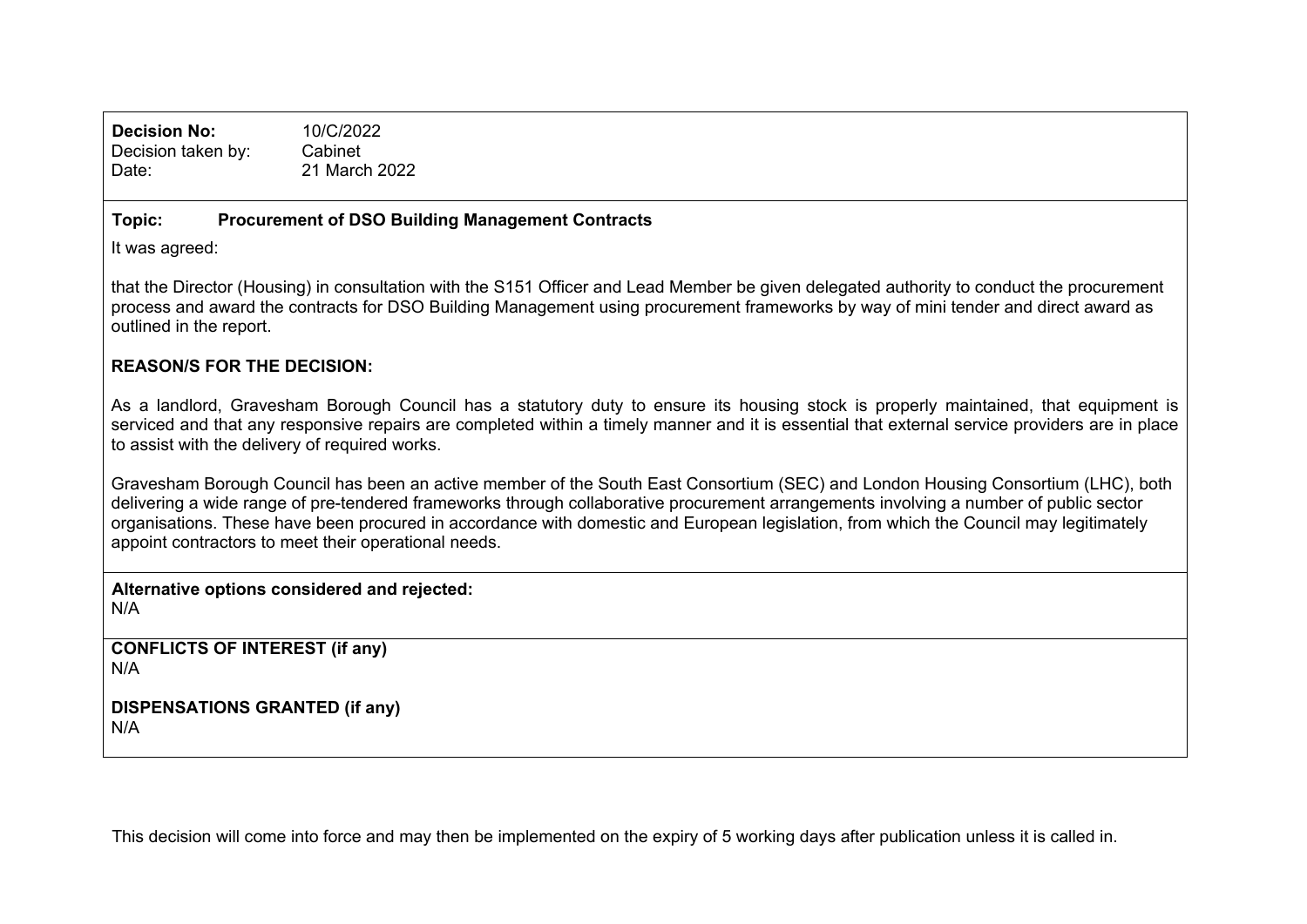| <b>Decision No:</b><br>Decision taken by:<br>Date:                                                                                                                                                                                                                                                                                                                                                                                                                                                                                                                                                                                                   | 11/C/2022<br>Cabinet<br>21 March 2022                       |
|------------------------------------------------------------------------------------------------------------------------------------------------------------------------------------------------------------------------------------------------------------------------------------------------------------------------------------------------------------------------------------------------------------------------------------------------------------------------------------------------------------------------------------------------------------------------------------------------------------------------------------------------------|-------------------------------------------------------------|
| Topic:                                                                                                                                                                                                                                                                                                                                                                                                                                                                                                                                                                                                                                               | Support for energy bills - the Council Tax Rebate 2022/2023 |
| It was agreed:                                                                                                                                                                                                                                                                                                                                                                                                                                                                                                                                                                                                                                       |                                                             |
| to delegate authority to the Director (Corporate Services), in consultation with the Portfolio Holder for Performance & Administration,<br>to develop a discretionary Council Tax Rebate scheme and associated policy, and to make the necessary arrangements to assess<br>eligibility and determine award of funding to eligible households; and<br>to delegate authority to the Director (Corporate Services) to make any further technical amendments to the scheme where further<br>2.<br>government advice is issued and ensure that the Portfolio Holder for Performance & Administration is kept informed of any such<br>amendments required. |                                                             |
| <b>REASON/S FOR THE DECISION:</b>                                                                                                                                                                                                                                                                                                                                                                                                                                                                                                                                                                                                                    |                                                             |
| To enable officers to develop policy and design and implement the Discretionary Fund announced by government in February 2022 as<br>quickly as is practically possible for the benefit of eligible households.                                                                                                                                                                                                                                                                                                                                                                                                                                       |                                                             |
| Alternative options considered and rejected:<br>None.                                                                                                                                                                                                                                                                                                                                                                                                                                                                                                                                                                                                |                                                             |
| <b>CONFLICTS OF INTEREST (if any)</b><br>None.                                                                                                                                                                                                                                                                                                                                                                                                                                                                                                                                                                                                       |                                                             |
| <b>DISPENSATIONS GRANTED (if any)</b><br>None.                                                                                                                                                                                                                                                                                                                                                                                                                                                                                                                                                                                                       |                                                             |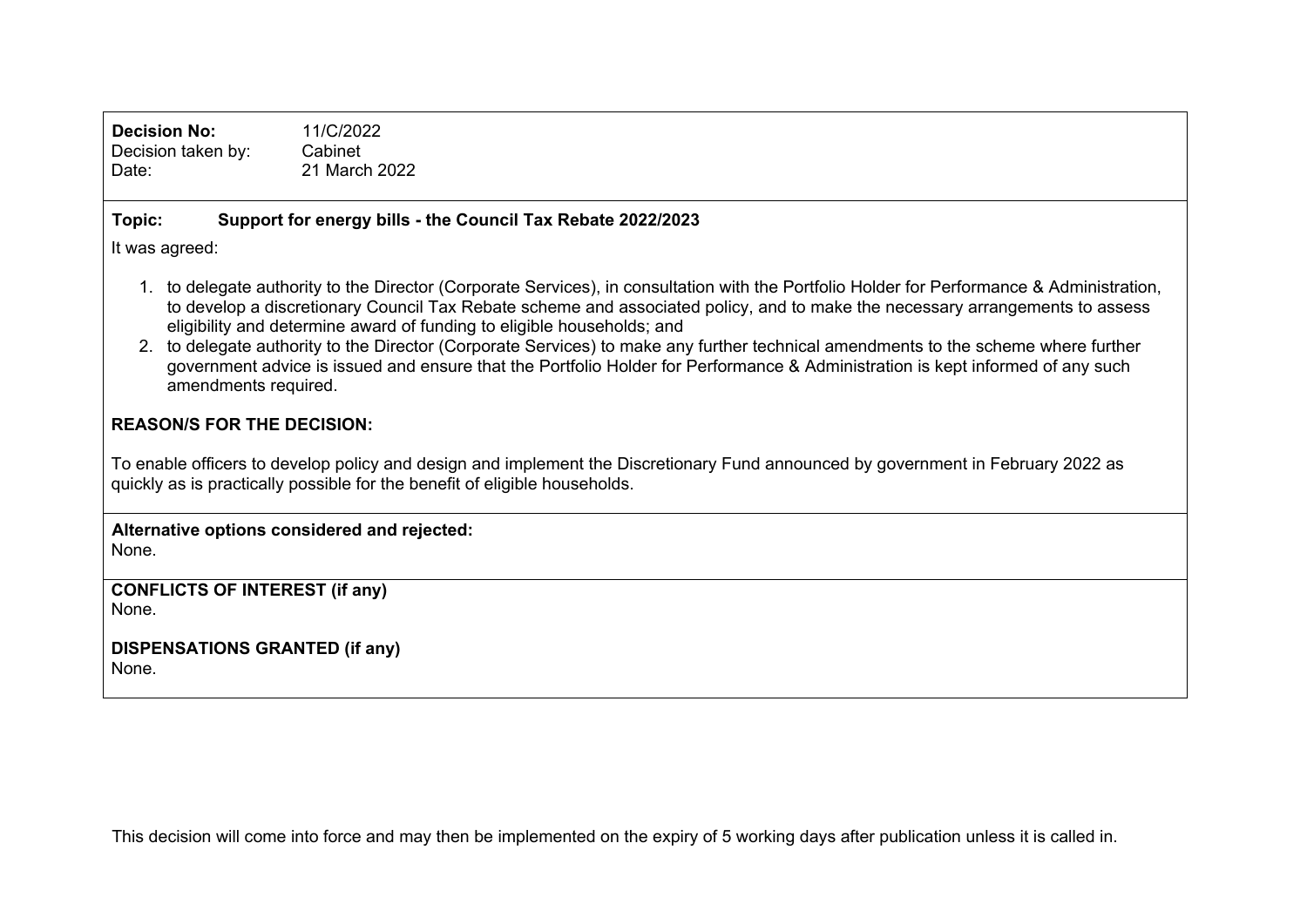**Decision No:** 12/C/2022 Decision taken by: Cabinet Date: 21 March 2022

# **Topic: Rosherville Business Plan 2022-25**

It was agreed:

that the business Plan for Rosherville Limited be approved.

# **REASON/S FOR THE DECISION:**

To approve the business plan for Rosherville Limited for the period 2022-2025, in line with the agreed Articles of Association for the company.

# **Alternative options considered and rejected:**

Not applicable.

# **CONFLICTS OF INTEREST (if any)**

Cllr Lenny Rolles declared an interest in this item as he is a Director of Rosherville Limited and Chair of the Rosherville Limited Board. Cllr Rolles left the meeting when this item was discussed and took no part in the decision.

# **DISPENSATIONS GRANTED (if any)**